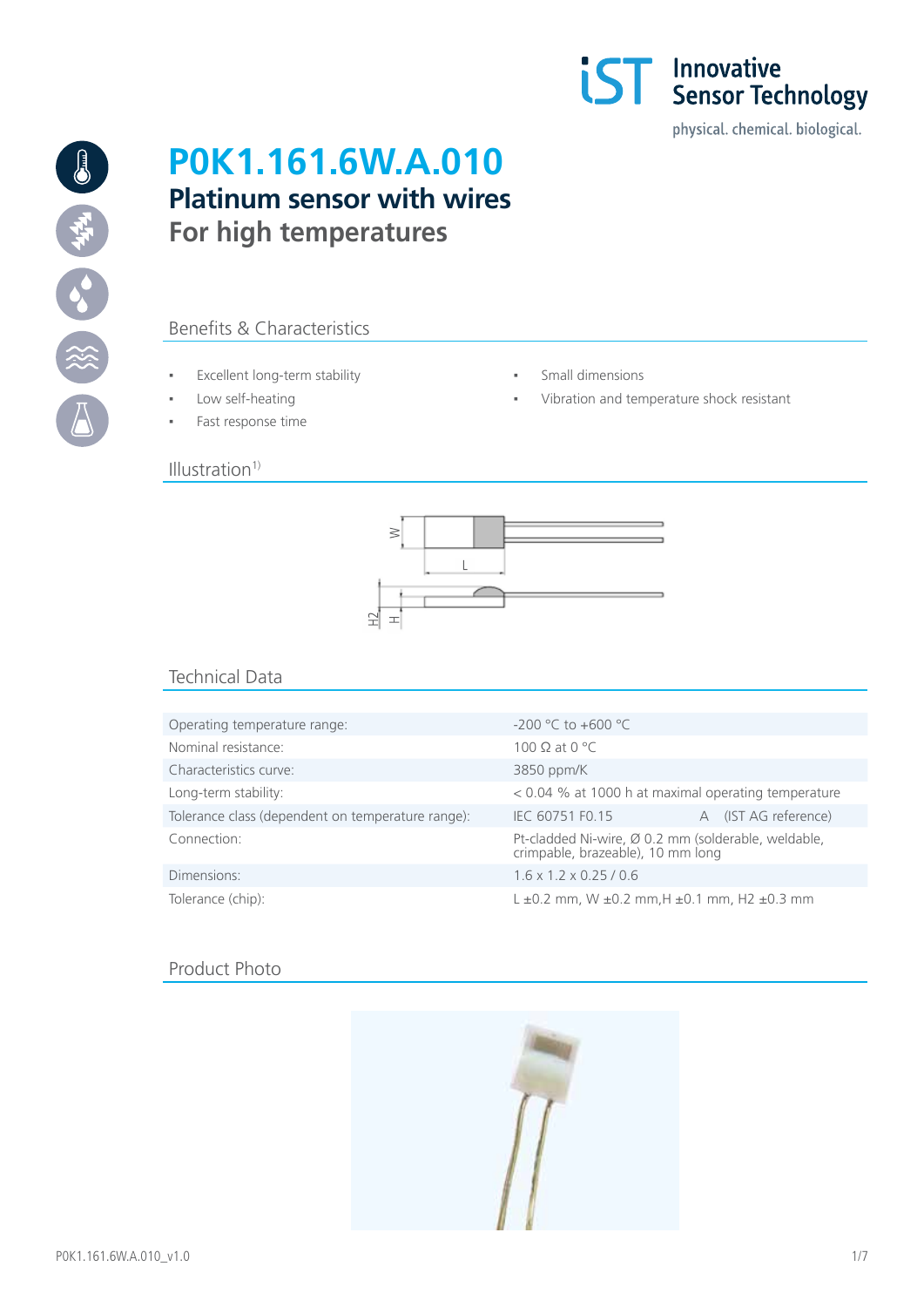

physical. chemical. biological.



# Order Information

| Description:      | ltem number: | Former main reference: |
|-------------------|--------------|------------------------|
| POK1.161.6W.A.010 | 100138       | 010 00064              |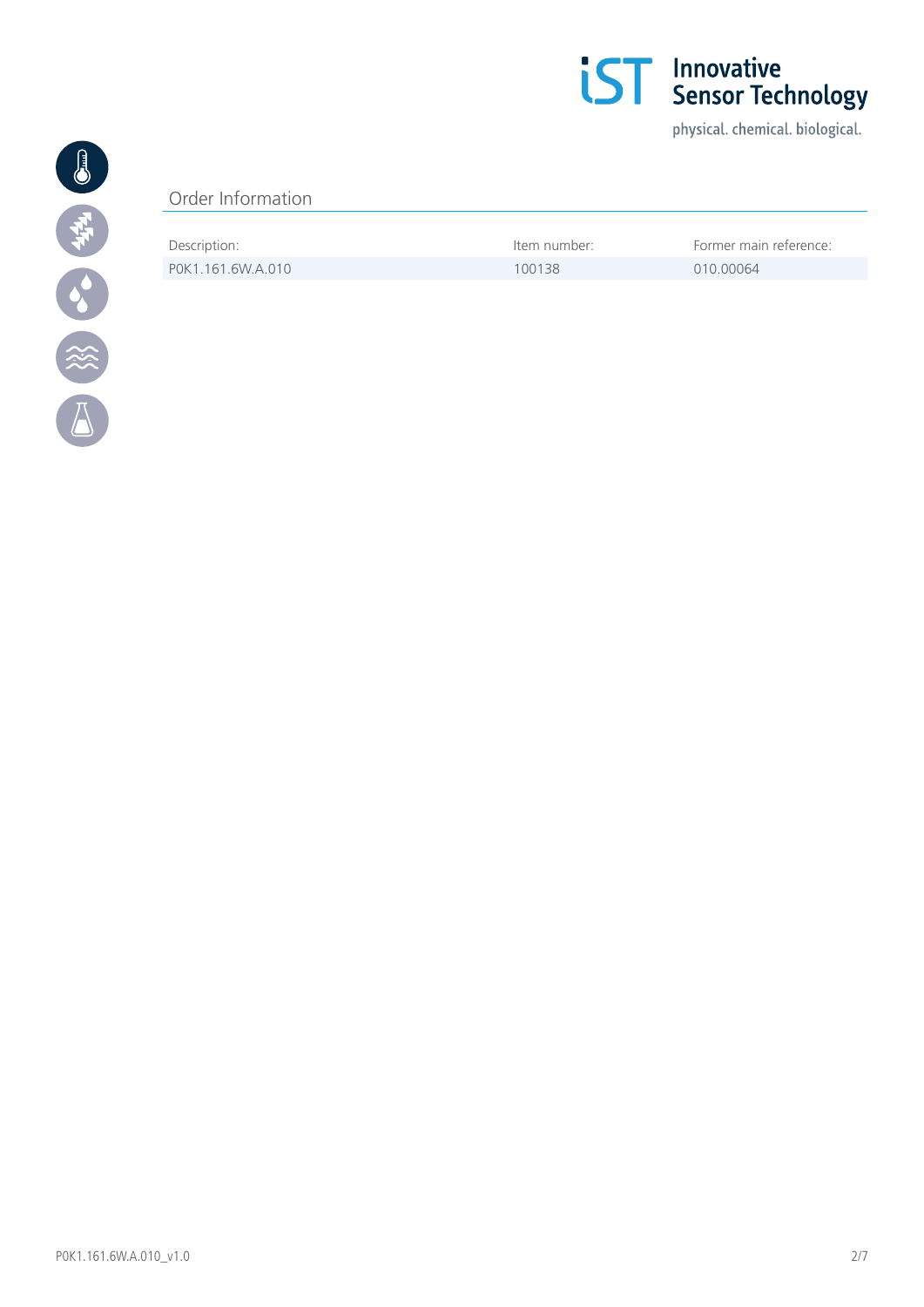

# **Application Note RTD Platinum Sensor**

# 1. General Information

In many sectors, temperature is one of the most important physically defined parameters to determine product quality, security and reliability. Temperature sensors are produced with different technologies to fit specific application requirements. IST AG has concentrated on the development and manufacturing of high-quality thinfilm temperature sensors. This know-how, partially derived from the semiconductor industry, allows IST AG to manufacture sensors in very small dimensions. Thin-film temperature sensors exhibit a very short response time due to their low thermal mass. The technologies and processes of IST AG thin-film sensors combine the positive attributes of traditional sensors - accuracy, long-term stability, repeatability and interchangeability within a wide temperature range. The advantages of thin-film mass-production create an optimal price/performance-ratio.

**IST** Innovative<br>**IST** Sensor Technology

physical. chemical. biological.

## 2. Construction

The temperature sensor consists of a high-purity platinum meander, structured on a ceramic substrate by the use of photolithography. The resistivity is laser-trimmed and precisely adjusted to the final value. The resistive structure is covered with a glass passivation layer protecting the sensor against mechanical and chemical damages. The welded lead wires are covered with an additional fixation layer.

## 3. Nominal Value and Temperature Coefficent

The nominal value of the sensor is the defined value of the sensor resistance at 0 °C. The temperature coefficient  $\alpha$ (TCR) is defined as:

 $\alpha = \frac{R_{100} - R_0}{R_{100} - R_0}$  [K<sup>-1</sup>] according to the IEC60751, 2008-07 numerical value of 0.00385 K<sup>-1</sup>.  $100 \times R_{0}$ 

Generally, the value is defined in ppm/K.

This example defines 3850 ppm/K<sup>1)</sup>.

 $R_0$  = resistance value in Ω at 0 °C  $R_{100}^{0}$  = resistance value in  $\Omega$  at +100 °C 1) Other TCRs available upon request

## 4. Long-term Stability

For all sensor types up to 7W (+750 °C), the change in ohmic value after 1000 hrs is less than 0.04 % at maximum operating temperatures.

## 5. Temperature Characteristic Curve

The curve determines the relationship between the electrical resistance and the temperature.

| $R(T) = R_0 (1 + A \times T + B \times T^2)$<br>$R(T) = R_0 (1 + A \times T + B \times T^2 + C \times [T \cdot 100] \times T^3)$ |                                                 | 0 °C to +850 °C<br>$-200$ °C to 0 °C              |                                                 |
|----------------------------------------------------------------------------------------------------------------------------------|-------------------------------------------------|---------------------------------------------------|-------------------------------------------------|
| Platinum (3850 ppm/K)                                                                                                            | Platinum (3911 ppm/K)                           | Platinum (3750 ppm/K)                             | Platinum (3770 ppm/K)                           |
| $A = 3.9083 \times 10^{-3} [^{\circ}C^{-1}]$                                                                                     | $A = 3.9692 \times 10^{-3}$ [°C <sup>-1</sup> ] | $A = 3.8102 \times 10^{-3}$ [°C <sup>-1</sup> ]   | $A = 3.8285 \times 10^{-3}$ [°C <sup>-1</sup> ] |
| $B = -5.775 \times 10^{-7} [^{\circ}C^{-2}]$                                                                                     | $B = -5.829 \times 10^{-7}$ [°C <sup>-2</sup> ] | $B = -6.01888 \times 10^{-7}$ [°C <sup>-2</sup> ] | $B = -5.85 \times 10^{-7}$ [°C <sup>-2</sup> ]  |
| $C = -4.183 \times 10^{-12} [^{\circ}C^{-4}]$                                                                                    | $C = -4.3303 \times 10^{-12} [^{\circ}C^{-4}]$  | $C = -6 \times 10^{-12} [^{\circ}C^{-4}]$         |                                                 |

 $R_0$  = resistance value in Ω at 0 °C

 $T$  = temperature in accordance with ITS 90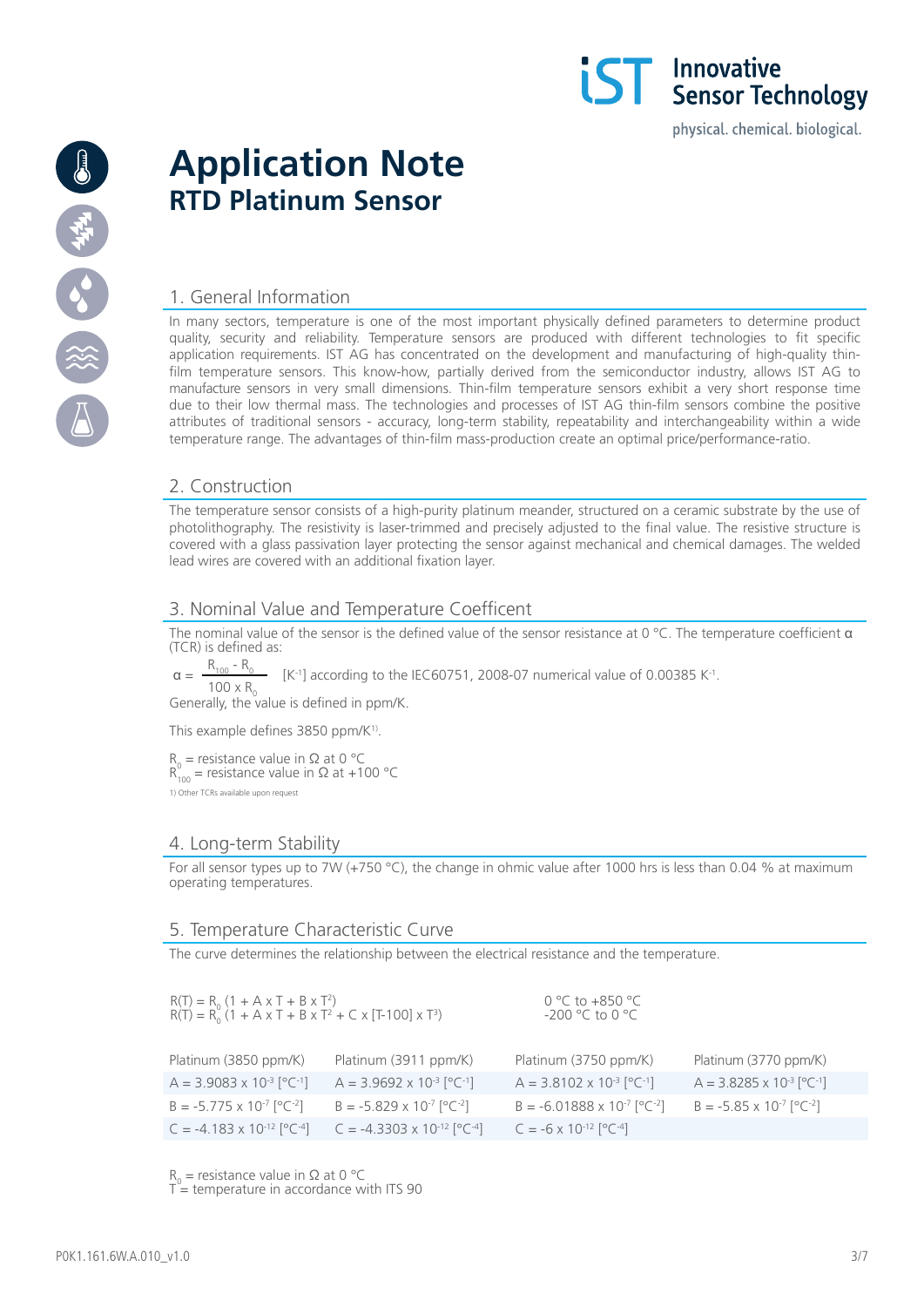



#### 6. Tolerance Classes IEC60751 Norm

Temperature sensors are classified according to IEC60751, 2008-07.

| Class               | $\pm$ deviations in $^{\circ}$ C | Temperature range of<br>validity in ${}^{\circ}C^*$ | IST AG reference |
|---------------------|----------------------------------|-----------------------------------------------------|------------------|
| IEC60751 F 0.1      | $0.10 + 0.0017 \times  T $       | $0 to +150$                                         |                  |
| IEC60751 F 0.15     | $0.15 + 0.002 \times  T $        | $-30$ to $+300$                                     | А                |
| IEC60751 F 0.3      | $0.30 + 0.005 \times  T $        | $-50$ to $+500$                                     | B                |
| IEC60751 F 0.6      | $0.60 + 0.01 \times  T $         | $-50$ to $+600$                                     |                  |
| 1/5 IEC60751 F 0.3  | $0.06 + 0.001 \times  T $        | upon request                                        | K                |
| 1/10 IEC60751 F 0.3 | $0.03 + 0.0005 \times  T $       | upon request                                        | K                |

\* Customer-specific temperature range available on request

ITI is the numerical value of the temperature in  $\degree$ C without taking leading signs into account.

The temperature curves refer to IEC60751 standards. The values in the table are for informative purposes only. Based on the assembly method and the different measurement conditions, accuracy, self-heating and response time may vary.

The measurement point is 5 mm from the wire end. For long wires (> 20 mm) the resistance is compensated (measured at room temperature) to ensure the correct resistance at the chip edge.

The resistance compensation of long wires (direct soldered or extended wires) has always to be taken into consideration for the end application. Exceptions are 3 or 4 wire solutions.

For 1/3 IEC60751, 1/5 IEC60751, 1/10 IEC60751 and 3- or 4-wire sensors please contact us.

## 7. Applied Current

The influence of the applied current is highly dependent on how the sensor is used in the application and can lead to significant self-heating effects. In general, the applied current should be as low as possible in order to reduce self-heating effects. The following values are typically used as measurement current:

| $100\ \Omega$ | $500 \Omega$           | $000 \Omega$ | $2000 \Omega$ | $10000 \Omega$ |
|---------------|------------------------|--------------|---------------|----------------|
| mA            | $.5 \text{ mA}$<br>U.J | 0.3 mA       | mA<br>◡.∠     | mA<br>◡. ।     |

Higher measurement currents can be applied as long as self-heating does not change the measurement value more than the needed measurement accuracy. The maximum current for sensors between 750°C and 1000°C should not exceed 1mA.

#### 8. Self-heating

The electric current generates self-heating resulting in errors of measurement. To minimize the error, the testing current should be kept as low as possible. The measurement error caused by self-heating is dependent on temperature error  $\Delta T = R \times I^2 / E$ 

 $E = self\text{-}heating coefficient in mW/K, R = resistance in kΩ, I = measuring current in mA$ 

#### 9. Response Time

The response time is defined as the time in seconds the sensor needs to detect the change in temperature.  $t_{0.63}$  describes the time in seconds the sensor needs to measure 63 % of the temperature change. The response ti depends on the sensor dimensions, the thermal contact resistance and the surrounding medium.

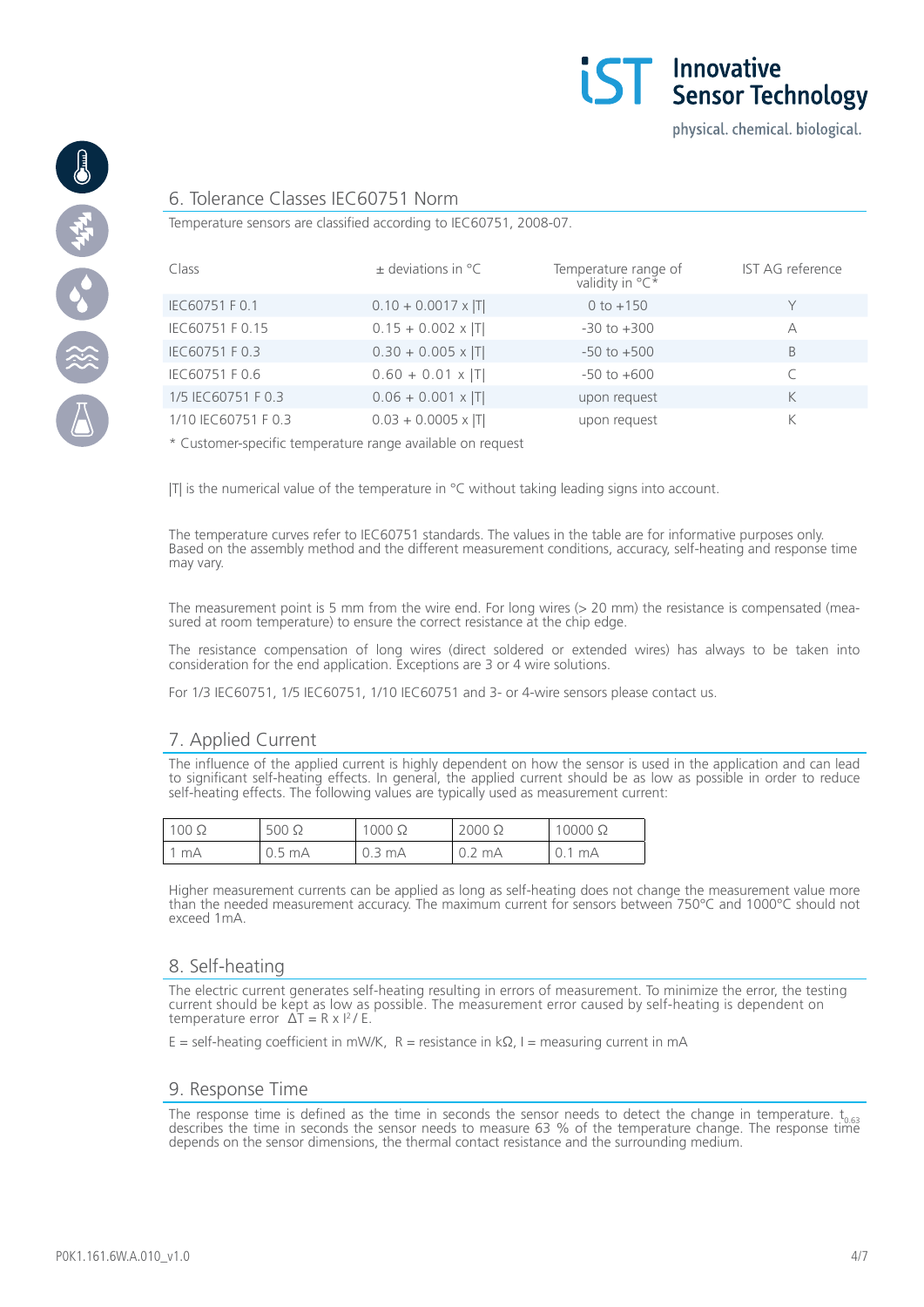| Dimensions number    | Response time in seconds |            |                    |                | Self-heating         |                  |                    |                                    |                 |                                    |
|----------------------|--------------------------|------------|--------------------|----------------|----------------------|------------------|--------------------|------------------------------------|-----------------|------------------------------------|
|                      | Water ( $v = 0.4$ m/s)   |            | Air ( $v = 1$ m/s) |                | Water ( $v = 0$ m/s) |                  | Air ( $v = 0$ m/s) |                                    |                 |                                    |
|                      | $\rm t_{0.5}$            | $t_{0.63}$ | $t_{0.9}$          | $t_{0.5}$      | $\rm t_{_{0.63}}$    | $\rm t_{_{0.9}}$ | E in mW/K          | $\Delta T$ in $[mK]$ <sup>1)</sup> | E in mW/K       | $\Delta T$ in $[mK]$ <sup>1)</sup> |
| 161                  | 0.05                     | 0.08       | 0.18               | $\mathbf{1}$   | 1.2                  | 2.5              | 12                 | 8.3                                | 1.8             | 56                                 |
| 308                  | 0.08                     | 0.1        | 0.25               | 1.2            | 1.5                  | 3.5              | 15                 | 6.7                                | 2.2             | 46                                 |
| 232 (thin substrate) | 0.09                     | 0.12       | 0.33               | 2.7            | 3.6                  | 7.5              | 40                 | 2.5                                | $\overline{4}$  | 25                                 |
| 202                  | 0.11                     | 0.16       | 0.38               | 3.6            | 4.9                  | 10.2             | 32                 | 3.1                                | 3.2             | 31                                 |
| 216                  | 0.12                     | 0.18       | 0.42               | $\overline{4}$ | 5.4                  | 11               | 36                 | 2.8                                | 3.6             | 28                                 |
| 232                  | 0.15                     | 0.2        | 0.55               | 4.5            | 6                    | 12               | 40                 | 2.5                                | $\overline{4}$  | 25                                 |
| 325                  | 0.25                     | 0.3        | 0.7                | 5.5            | 7.5                  | 16               | 90                 | 1.1                                | $8\,$           | 13                                 |
| 516                  | 0.25                     | 0.3        | 0.7                | 5.5            | 7.5                  | 16               | 80                 | 1.3                                | $\overline{7}$  | 14                                 |
| 520                  | 0.25                     | 0.3        | 0.75               | 6              | 8.5                  | 18               | 80                 | 1.3                                | $7\overline{ }$ | 14                                 |
| 525                  | 0.33                     | 0.4        | 0.85               | 6.5            | 9                    | 19               | 90                 | 1.1                                | 8               | 13                                 |
| 538                  | 0.35                     | 0.4        | 0.90               | 7.5            | 10                   | 20               | 140                | 0.7                                | 10              | 10                                 |
| 505                  | 0.4                      | 0.5        | 1.1                | 8              | 11                   | 21               | 150                | 0.7                                | 11              | 9                                  |
| 102                  | 0.33                     | 0.4        | 0.85               | 7.5            | 10.5                 | 20               | 140                | 0.7                                | 10              | 10                                 |
| 281                  | 2.5                      | 4.5        | $\,8\,$            | 10             | 15                   | 28               | 60                 | 1.7                                | 5.5             | 18                                 |
| 281*                 | $\overline{2}$           | 2.5        | 5.5                | 10             | 12                   | 22               | 45                 | 2.2                                | $\overline{4}$  | 25                                 |
| 451                  | 8                        | 10         | 22                 | 12             | 22                   | 40               | 85                 | 1.2                                | $\,8\,$         | 13                                 |
| $451*$               | 5                        | 6          | 14                 | 16             | 18                   | 37               | 60                 | 1.7                                | 6.5             | 15                                 |
| SMD 1206             | 0.15                     | 0.25       | 0.45               | 3.5            | 4.2                  | 10               | 55                 | 1.8                                | $7\overline{ }$ | 14                                 |
| <b>SMD 0805</b>      | 0.1                      | 0.12       | 0.33               | 2.5            | 3                    | 8                | 38                 | 2.6                                | $\overline{4}$  | 25                                 |
| FC 0603              | 0.08                     | 0.1        | 0.25               | 1.8            | 2.2                  | 5.5              | 25                 | 4                                  | 2.5             | 40                                 |

1) Self-heating ∆T[mK] measured with Pt100 at 1 mA applied current at 0 ºC

\* Two sensing elements in the same round ceramic housing

L: Sensor length (without connections) H: Sensor height (without connections) W: Sensor width **H2: Sensor height (incl. connections and strain relief)** 

# 10. Dimensions Tolerances

Sensor width (W) ±0.2 mm Sensor length (L) ±0.2 mm Sensor height (H2) ±0.3 mm Sensor height (H) ±0.1 mm

Wire length ±1 mm (up to 30 mm) Wire length > 30 mm, tolerances according ISO 2768-1, tolerance class V (very coarse): see table below

| Wire length in mm                                                       | $31 - 120$ | $121-400$    |            |         | 401-1000  1001-2000  2001-4000 |
|-------------------------------------------------------------------------|------------|--------------|------------|---------|--------------------------------|
| $\vert$ ISO 2768-1, tolerance class V (very coarse): $\vert \pm 1.5$ mm |            | $\pm 2.5$ mm | $\pm 4$ mm | $±6$ mm | $±8$ mm                        |



physical. chemical. biological.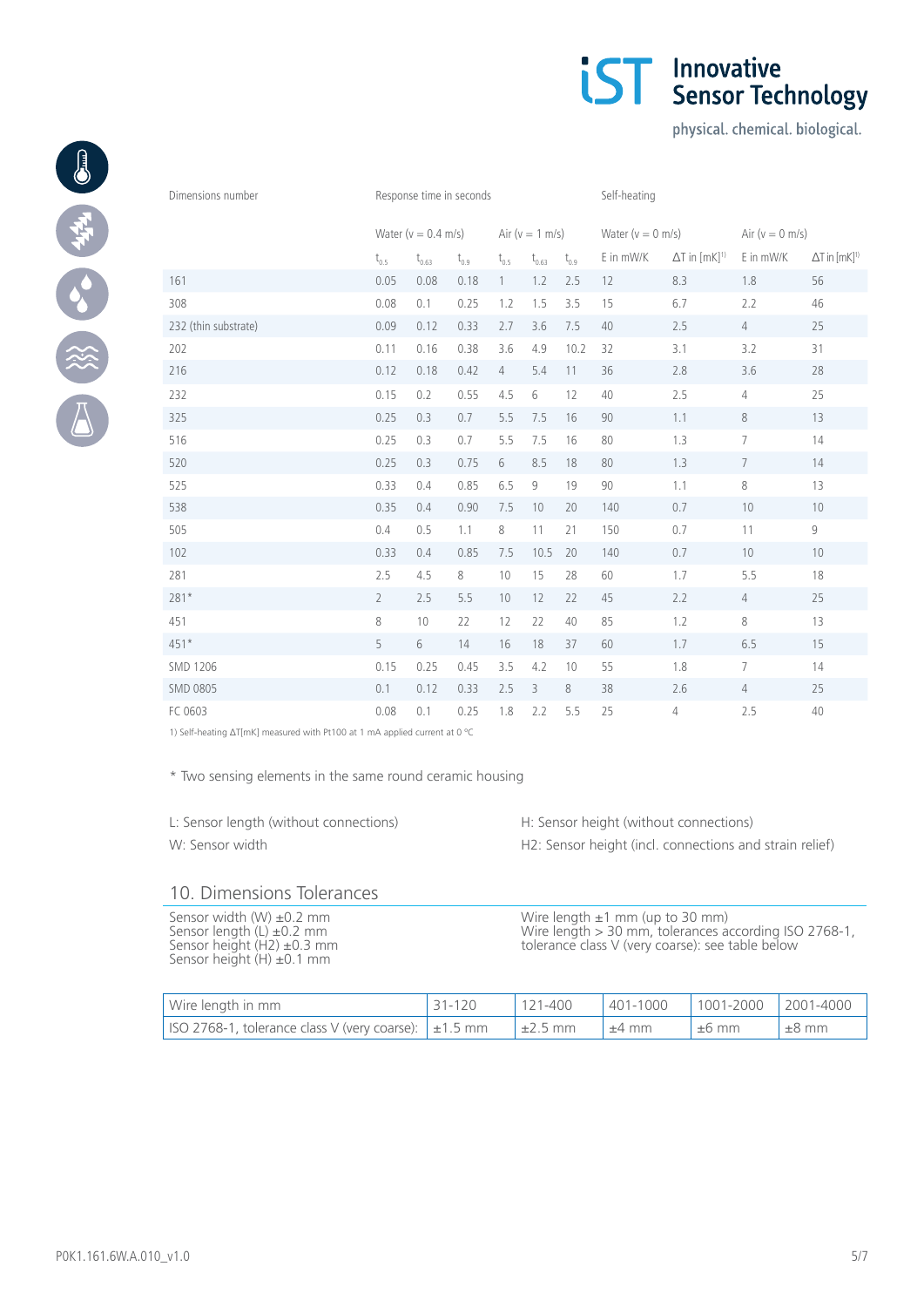physical. chemical. biological.

# 11. Operating Conditions

Platinum temperature sensors are built on the basis of very robust materials: a high temperature glass protects the meander, the substrate is mainly based on densely sintered high-purity alumina and the wire fixations enable a reliable strain relief of the welding points.

Unfortunately it is not possible to test the sensor behavior in all application and installation conditions. Therefore the customer needs to test the compatibility of the sensor element with the application and/or the installation conditions. With certain ceramic casting compounds for instance there can occur chemical reactions between the passivation glass and the fixation glass. Potential problems can also arise due to strong creeping polymers (e.g. uncured

silicones) or because of the reaction between plastic-based casting compounds with the plastic-based wire fixations, used for directly welded wires. The use of bare sensors in long-term humid environment as well as in aggressive atmospheres has to be avoided; the same applies to the direct dipping of the sensor into liquids. Furthermore mechanical pressure on the sensors, e.g. caused by hard or strong post-curing casting compounds should be avoided. Some epoxy-based casting compounds might become conductive above Tg and therefore cause a bypass via the sensor wires, which can lead to a lower resistance reading.

For sensors at higher temperatures ( $> +600$  °C) oxygen access should be guaranteed in order to counter postoxidation-effects in stainless steel housings. Alternatively the construction should be chosen in a way that no significant decrease of the oxygen partial pressure might occur in the installation. In principle, stainless steel parts should be carefully cleaned and pre-oxidized.

IST AG also offers special (customer-specific) sensors for various applications. Please don't hesitate to contact us and ask for your suitable sensor solution.

# 12. Storage

Platinum thin-film sensors must not be exposed to etching, corrosive or damp environments. Humidity above 70% rH and direct exposure to sunlight should be avoided. Additional storage precausions apply to specific sensors.

In ideal circumstances, the following parameters apply:

Temp. range: Humidity: Storage:

10 °C to 30 °C  $50 +/- 10 \%$  rH Neutral environment, no direct exposure to sunlight

#### Additional storage precausions:

Silver plated and silver wire should be packaged in an airtight wrapping to avoid tarnishing.

# 13. Voltage Sensitivity (e.g. ESD)

Platinum temperature sensors are passive components which cannot actively be protected against excess voltage events, such as ESD. In terms of ESD-sensitivity, they react similar to thin-film resistors. This means, that the ESD sensitivity is inherent to sensor design and is typically a function of size. But also, base resistance, meander design and special coating might have impact on ESD-sensitivity of platinum temperature sensors. ESD-induced damages of platinum RTDs a rarely observed in customer returns and are typically related to a specific assembly or application. In case ESD-damages are observed on the customer side, we recommend taking normal ESD precautions when handling the sensors. IST AG can also support critical applications with special design and help with the selection of sensor type.